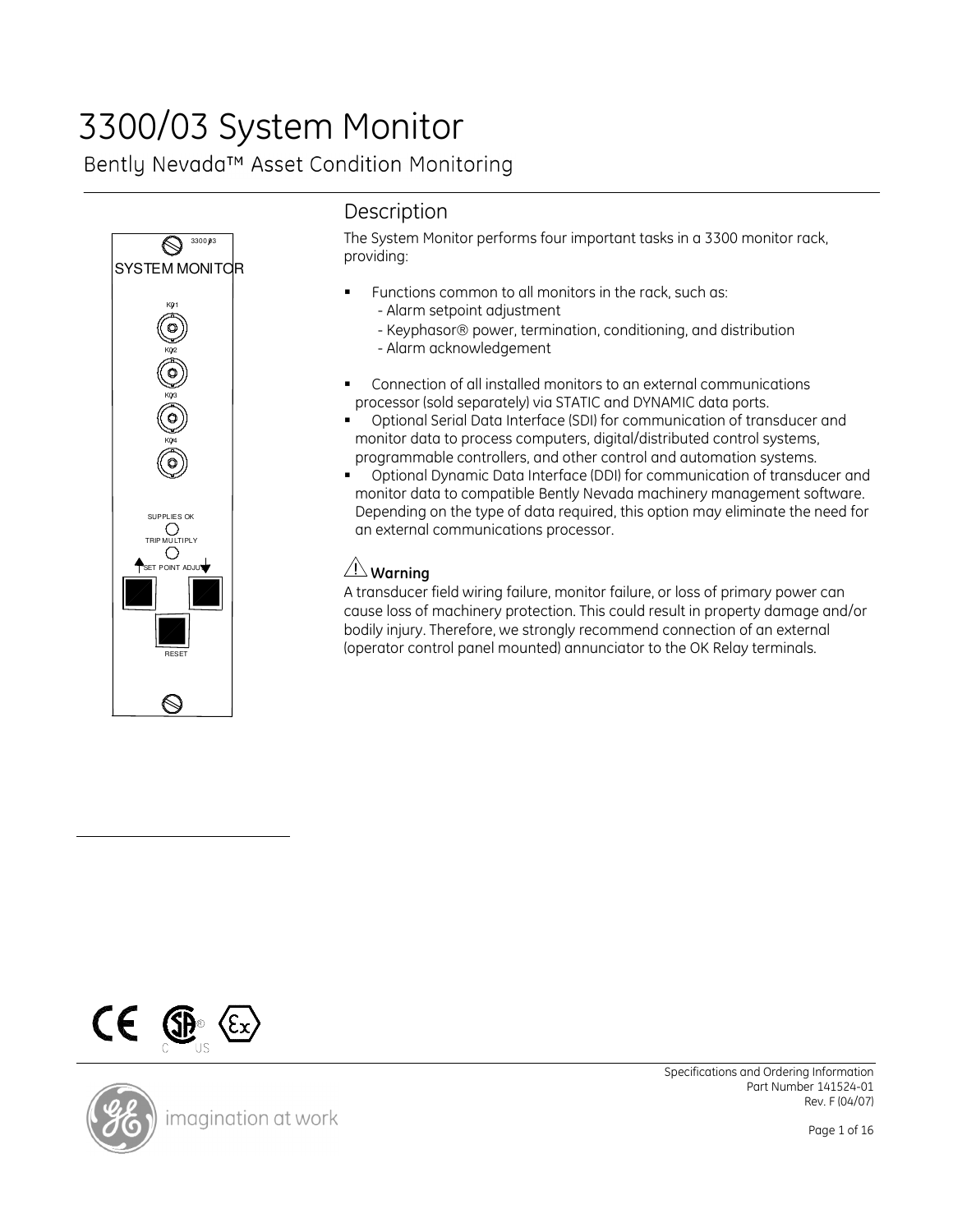| <b>Specifications</b>               |                                                              | Frequency<br>Range:        |                                                                  |
|-------------------------------------|--------------------------------------------------------------|----------------------------|------------------------------------------------------------------|
| Inputs                              |                                                              |                            | 60 to 30,000 cpm (rpm).                                          |
| Power                               |                                                              | Duty Cycle:                |                                                                  |
| Consumption:                        |                                                              |                            | 1% minimum.                                                      |
|                                     | 2 watts; 4.6 watts with interface                            | Amplitude:                 |                                                                  |
|                                     | options.                                                     |                            | 0.5 V peak-to-peak minimum.                                      |
| Keyphasor<br>Signal:                |                                                              | dc Signal                  |                                                                  |
|                                     | Accepts up to four proximity                                 | Range:                     |                                                                  |
|                                     | probe Keyphasor signals.                                     |                            | 0 to -24 V (VT = -24 Vdc);                                       |
| Input                               |                                                              |                            | 0 to -18 V (VT = -18 Vdc).                                       |
| impedance:                          |                                                              | <b>Signal Conditioning</b> |                                                                  |
|                                     | $10 k \Omega$ .                                              | Frequency                  |                                                                  |
| <b>RS422</b><br>Communications      |                                                              | Range:                     |                                                                  |
| Impedance:                          |                                                              |                            | Determined by software (user-<br>selectable); 10 kHz maximum.    |
|                                     | $4 k \Omega$ .                                               | Accuracy -                 |                                                                  |
| Threshold:                          |                                                              | <b>Dynamic Signal:</b>     |                                                                  |
|                                     | 0.2 V.                                                       |                            | $\pm$ 0.3% of full-scale, typical, at<br>25°C (77°F);            |
| <b>Baud Rate:</b>                   |                                                              |                            | ±0.7% of full-scale, maximum, at                                 |
|                                     | 19.2 k baud maximum for SDI;<br>38.4 k baud maximum for DDI. |                            | 25°C (77°F).                                                     |
| Distance:                           |                                                              | Phase:                     |                                                                  |
|                                     | 1200 metres (4000 feet)                                      |                            | $\pm$ 0.2°, typical, at 25°C (77°F);                             |
|                                     | maximum.                                                     |                            | $\pm 1^{\circ}$ , maximum, at 25 $^{\circ}$ C (77 $^{\circ}$ F). |
| <b>RS232</b>                        |                                                              | Gap:                       |                                                                  |
| Communications                      |                                                              |                            | 0.3% of dc Signal Range, typical.                                |
| Impedance:                          |                                                              | RPM:                       |                                                                  |
|                                     | $3 \kappa \Omega$ to $7 \kappa \Omega$ .                     |                            | $±1$ rpm, typical.                                               |
| <b>Input Levels:</b>                |                                                              | Outputs                    |                                                                  |
|                                     | High $+3$ to $+25$ V;                                        | <b>Buffered</b>            |                                                                  |
|                                     | Low -3 to -25V.                                              | Keyphasor<br>Outputs:      |                                                                  |
| <b>Baud Rate:</b>                   |                                                              |                            | Four coaxial connectors on front                                 |
|                                     | 19.2 k baud maximum for                                      |                            | panel.                                                           |
|                                     | SDI and DDI.                                                 |                            |                                                                  |
| Distance:                           |                                                              | Output<br>Impedance:       |                                                                  |
|                                     | 30 metres (100 feet) maximum.                                |                            | $100 Ω$ .                                                        |
| <b>Keyphasor®</b><br><b>Signals</b> |                                                              |                            |                                                                  |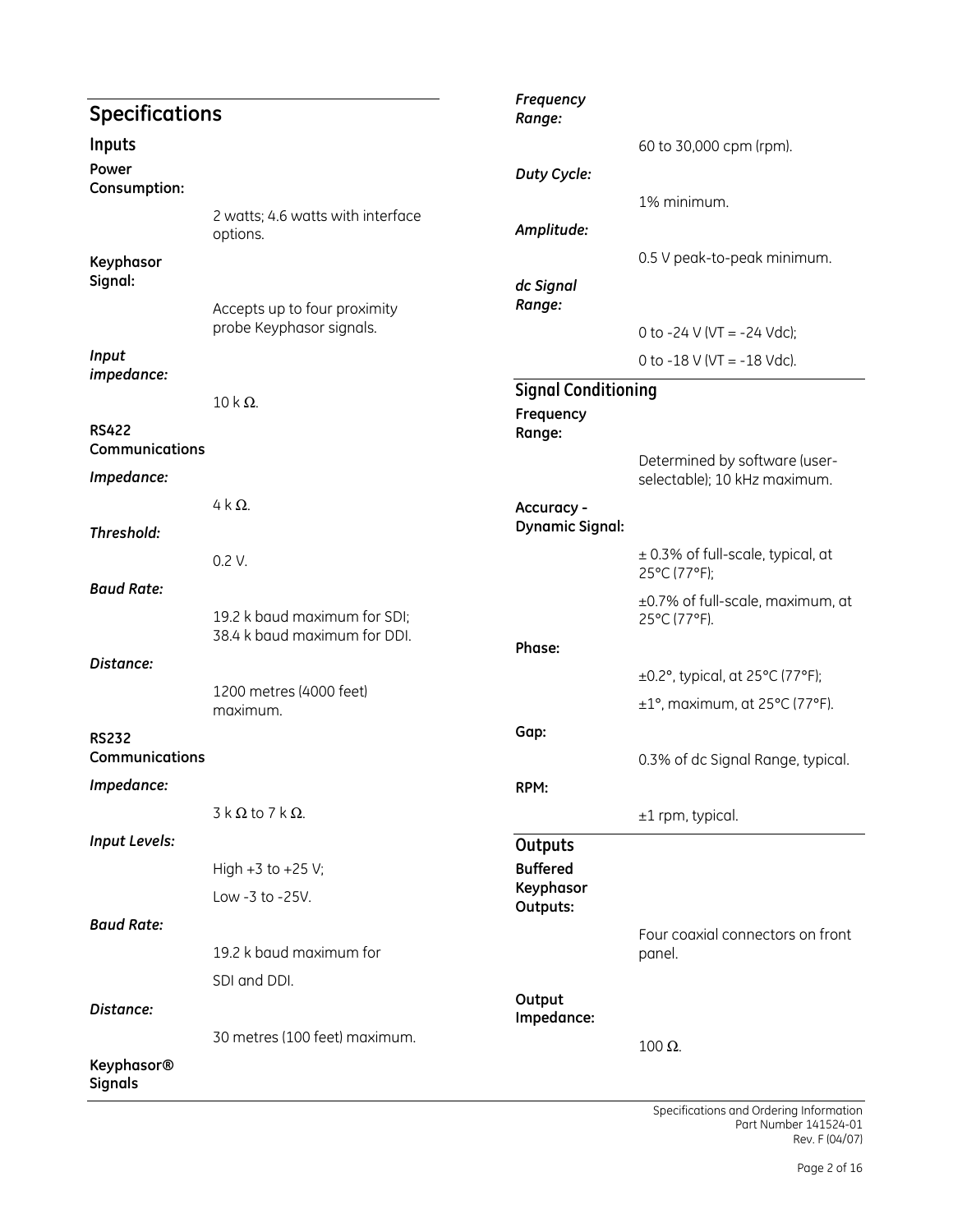| Keyphasor<br><b>Transducer</b> |                                                                         |                             | 19.2 k baud, maximum,                                                 |
|--------------------------------|-------------------------------------------------------------------------|-----------------------------|-----------------------------------------------------------------------|
| <b>Power Supply:</b>           |                                                                         |                             | for SDI and DDI.                                                      |
|                                | User-programmable for -24 Vdc                                           | Distance:                   |                                                                       |
|                                | or -18 Vdc. Voltages are short-                                         |                             | 30 metres (100 feet), maximum.                                        |
|                                | circuit protected.                                                      | Controls                    |                                                                       |
| Indicators:                    |                                                                         | <b>Front Panel:</b>         |                                                                       |
|                                | Three LEDs on front panel                                               |                             | Two switches control the Up and                                       |
| <b>Supplies OK:</b>            |                                                                         |                             | Down adjustment of monitor                                            |
|                                | ON when all system supply                                               |                             | alarm setpoints. A third switch<br>controls the alarm RESET function. |
|                                | voltages are within tolerance.                                          | <b>Rear Panel:</b>          |                                                                       |
|                                | LEDs behind the slide-away front<br>panel indicate the condition of the |                             |                                                                       |
|                                | various monitored supply                                                |                             | Terminals provide connections for<br>Rack Inhibit, Trip Multiply, and |
|                                | voltages. The appropriate Supply                                        |                             | Alarm Reset contact closures.                                         |
|                                | voltage LED and the SUPPLIES OK<br>LED on the front panel turn OFF if   | <b>Communications:</b>      |                                                                       |
|                                | a voltage is out of tolerance.                                          |                             | RS232 or RS422 communication                                          |
| <b>Trip Multiply:</b>          |                                                                         |                             | links. One connection to host                                         |
|                                | ON when Trip Multiply function is                                       |                             | computer and one connection for                                       |
|                                | active.                                                                 |                             | daisy chaining to the next rack.                                      |
| Data Interface                 |                                                                         | RS232 Interface:            |                                                                       |
| OK:                            |                                                                         |                             | 150 baud to 19.2 k baud; 30<br>metres (100 feet) maximum.             |
|                                | OFF when either the SDI or the                                          |                             |                                                                       |
|                                | DDI hardware is not functioning<br>properly or is not installed.        | RS422 Interface:            |                                                                       |
| <b>RS422</b>                   |                                                                         |                             | 150 baud to 19.2 k baud for SDI;<br>150 baud to 38.4 k baud for DDI;  |
| Communications                 |                                                                         |                             | 1200 metres (4,000 feet)                                              |
| Levels:                        |                                                                         |                             | maximum.                                                              |
|                                | High $2.5$ V, minimum;                                                  | <b>Environmental Limits</b> |                                                                       |
|                                | Low 0.5 V, maximum.                                                     | Operating                   |                                                                       |
|                                |                                                                         | Temperature:                |                                                                       |
| <b>Baud Rate:</b>              |                                                                         |                             | 0°C to +65°C (+32°F to +150°F).                                       |
|                                | 19.2 k baud, maximum, for SDI;<br>38.4 k baud, maximum, for DDI.        | Storage                     |                                                                       |
|                                |                                                                         | Temperature:                |                                                                       |
| Distance:                      |                                                                         |                             | -40°C to +85°C (-40°F to +185°F).                                     |
|                                | 1200 metres (4000 feet),<br>maximum.                                    | Relative                    |                                                                       |
| <b>RS232</b>                   |                                                                         | Humidity:                   |                                                                       |
| Communications                 |                                                                         |                             | To 95%, noncondensing.                                                |
| Levels:                        |                                                                         | <b>CE Mark Directives</b>   |                                                                       |
|                                | High $+5$ V, minimum;                                                   | <b>EMC Directive</b>        |                                                                       |
|                                | Low -5 V, maximum.                                                      | Certificate of              |                                                                       |
|                                |                                                                         | Conformity:                 |                                                                       |
| <b>Baud Rate:</b>              |                                                                         |                             | 158710                                                                |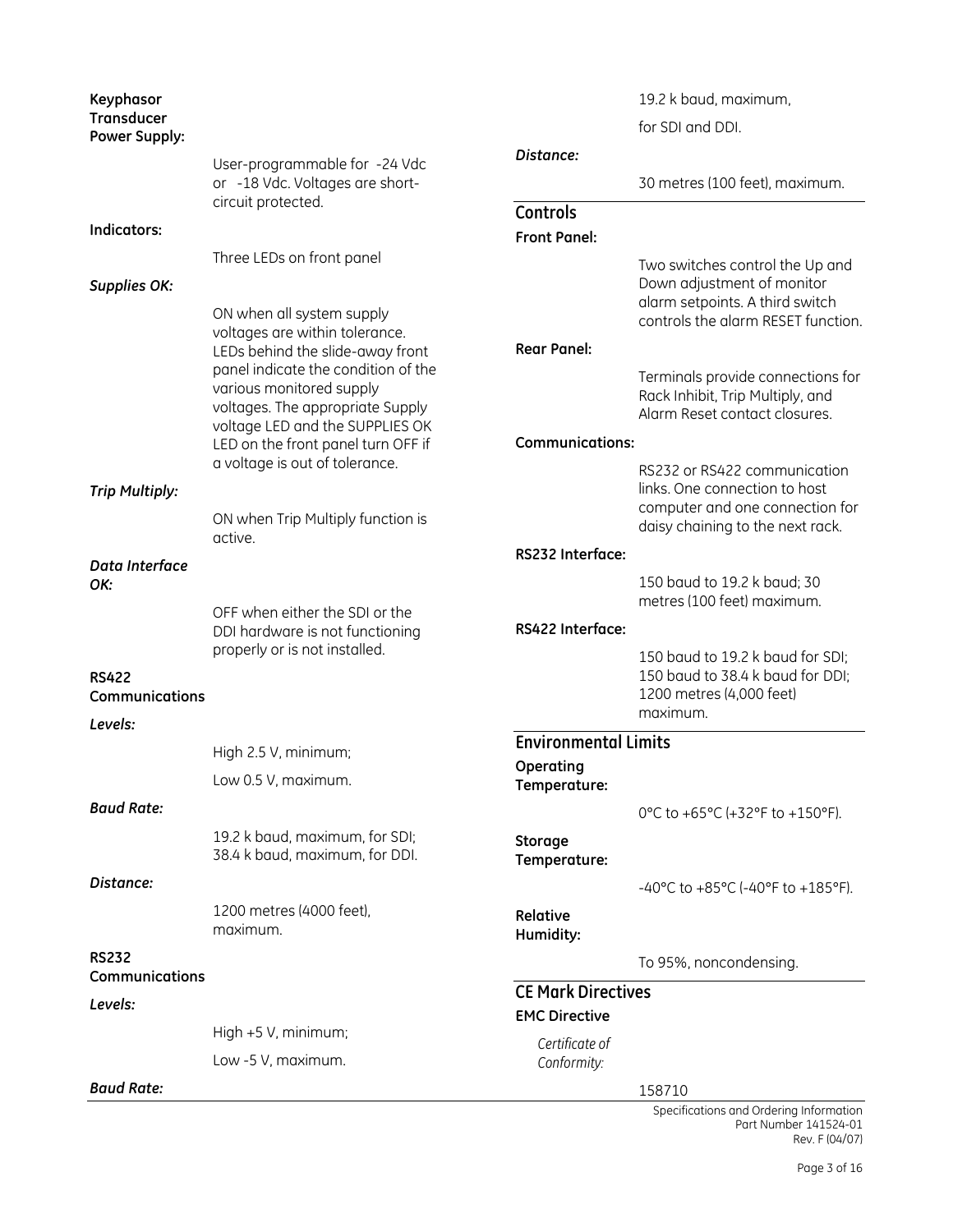### Low Voltage Directive

Certificate of Conformity:

135300

#### Hazardous Area Approvals Approval Option (01) Class I, Div 2 Groups A, B, C, D T4  $\textcircled{a}$  Ta = -20 °C to +65 °C (-4 °F to +150 °F) **Certification** Number CSA 150368-1002151 (LR 26744) ATEX Approval Option (02) For Selected Ordering Options with ATEX/CSA agency approvals:  $\langle \overline{\epsilon_{x}} \rangle$  II G EEx nC[L] IIC T4  $@$  Ta = -20 $°C$  to +60 $°C$ **Certification** Number BN26744C-55A Physical Rack Space Requirements: One rack position, installs only in position two (next to the Power Supply). Weight: 0.9 kg (2.2 lbs.). Serial Data Interface Communications Protocol: current values and a Fast Trend file) Proportional value for probe gap voltage (for proximity probe channels) OK status Alert and Danger alarm status Bypass status (channel and monitor) Trip Multiply status (rack) Monitor alarm setpoints (Modicon Modbus only) Address Setting: Eight jumpers on the Serial Data Interface allow setting of up to 256 different addresses. Baud Rate: Four jumpers are used to set the desired baud rate for serial communications; 19.2 k baud, maximum. Message Checking: One jumper selects between Cyclic Redundancy Check (CRC) and Block Character Checking (BCC) for message validation. Allen-Bradley protocol can use CRC or BCC checking; Modicon Modbus uses only CRC checking. Parity and Stop Bit Selection:

Either Modicon Modbus® or Allen-Bradley DF1 protocol (switch selectable); RS422 or RS232

Two jumpers allow selection of parity and stop bit modes.

cabling (jumper-selectable). Data available via this interface includes the following on a per

Proportional value for each monitored variable (available as

channel basis: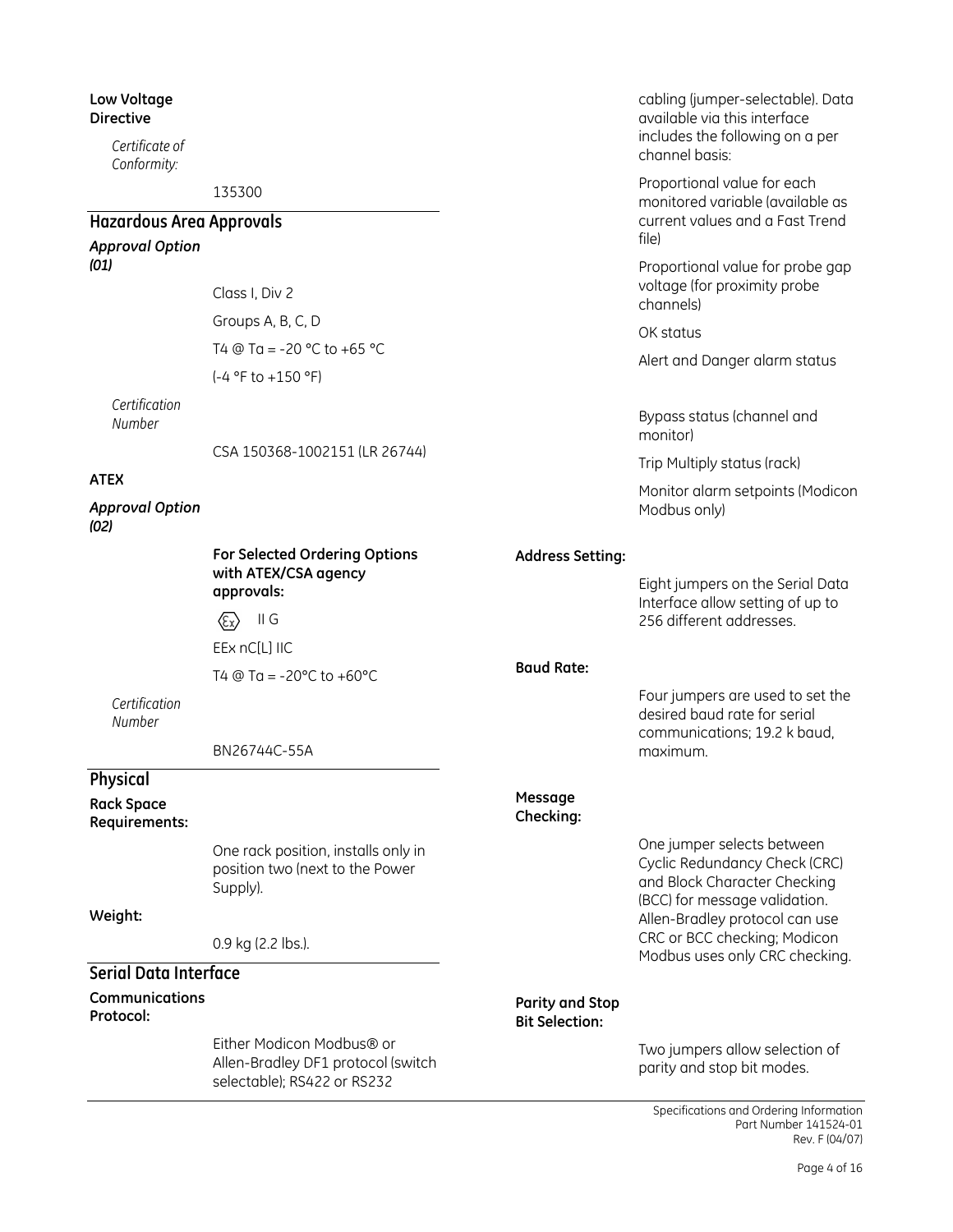### BCD Switch:

If set, the data returned in Allen-Bradley protocol is formatted in Binary Coded Decimal.

### Data Format:

Up to 12-bit data is supported; depends on monitor type.

### Data Accuracy:

Data accuracy is the same as the monitor (no additional losses).

### Dynamic Data Interface

#### Communications Protocol:

Proprietary protocol for communications with compatible Bently Nevada computerized monitoring systems. Connection to computer is via RS422 (or RS232 for rack closest to computer). Data available via this interface includes the following on a per channel basis:

Proportional value for each monitored variable available as current values and a Fast Trend file

Proportional value for probe gap voltage (for proximity probe channels)

OK status

Alert and Danger alarm status

Bypass status (channel and monitor)

Trip Multiply status (rack)

Digitized dynamic waveform (time domain) signals

### Address Setting:

Uses the same eight jumpers on the SDI.

### Baud Rate:

Jumper-selectable; 38.k baud, maximum.

### Data Types:

All 3300 monitor types are supported by DDI. Various types of proportional data are obtained, depending on monitor type, including overall values, individual channel alarm status, channel OK status, probe gap (for proximity probe based monitors), 1X and 2X amplitude and phase (for vector monitors).

#### Accuracy:

12-bit dynamic data is maintained with no losses. While DDI can support up to 24-bits of resolution on static data, the actual resolution is a function of the monitor type for each channel.

### Dynamic Data:

12-bit dynamic data is obtained 2-channels at a time from all 3300 monitors which have dynamic data.

### Dynamic Data Sampling - Asynchronous:

Sampling rate is selected at the host computer (Configuration program); maximum rate is 12.8 kHz for maximum frequency display (spectrum) of 5 kHz; resolution 400 lines.

### Synchronous:

Sampling rate is fixed and is a function of Keyphasor frequency (shaft rotative speed). Maximum Keyphasor frequency is 30,000 cpm (500 Hz). Dynamic data signal is sampled 32 times per shaft revolution (32X) for 8 revolutions; maximum frequency 12.5X, minimum 0.125X; resolution 100 lines.

Trend Data: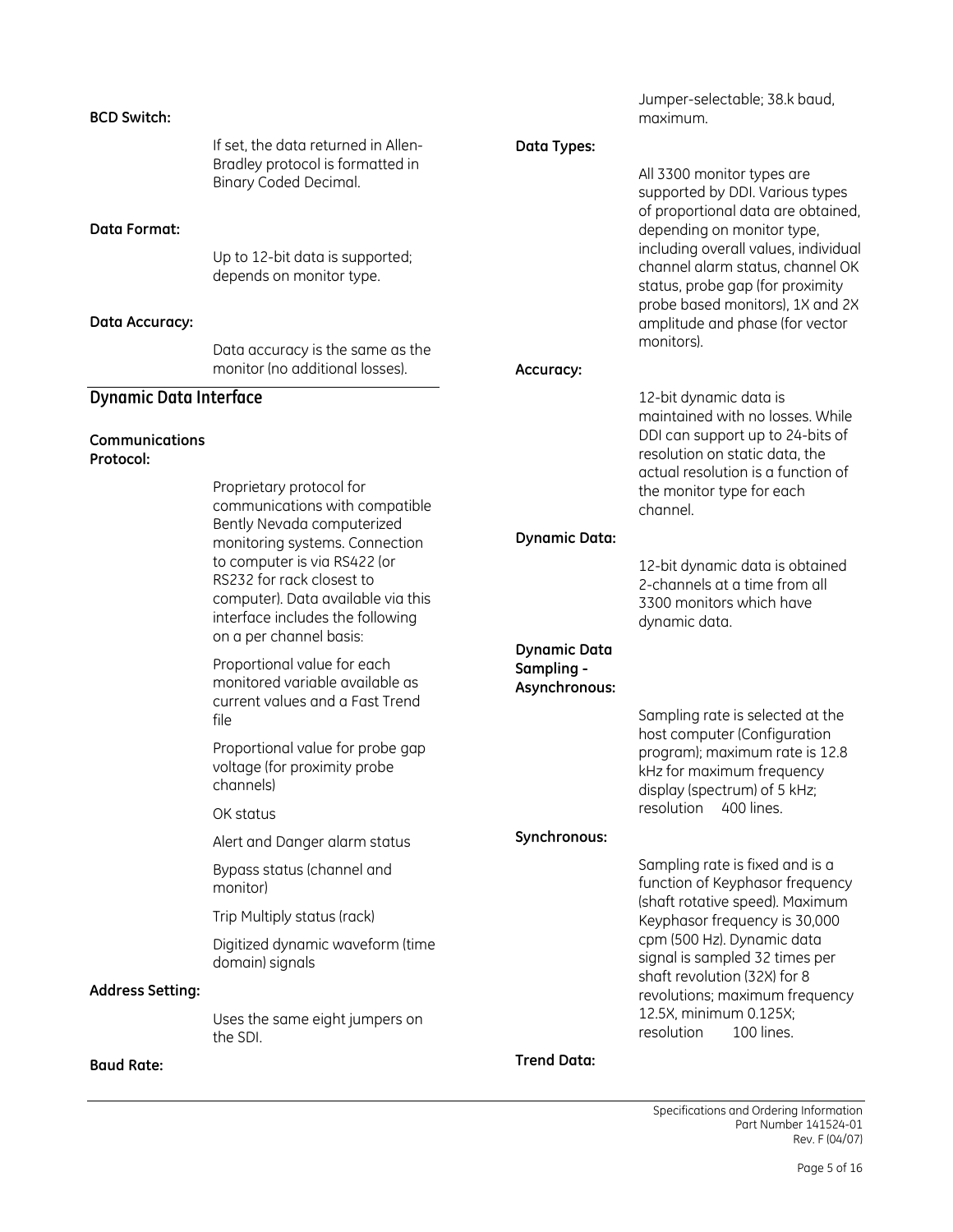Supports both a Trend and Fast Trend for all proportional data.

### System Ok Relay

One hermetically sealed, normally energized, single-pole doublethrow relay is used for annunciation of a NOT OK condition in the monitoring rack and/or a problem with the primary (mains) power to the rack.

### Contact Ratings

- Standard:

5A at 28 Vdc 5A at 120 Vac, 50/60 Hz 3A at 220 Vac, 50/60 Hz

### CSA Approval:

5A at 28 Vdc 5A at 120 Vac, 50/60 Hz

### ATEX approval:

5A at 28 Vdc

5A at 30 Vac, 50/60 Hz

### Ordering Information

### System Monitor

3300/03-AXX-BXX

### A: Type

| <b>A:</b> Type              |                |                                          |         | A: Cable Length           |                |                                     |
|-----------------------------|----------------|------------------------------------------|---------|---------------------------|----------------|-------------------------------------|
|                             | 01             | Standard                                 |         |                           | 0010           | 10 feet (3 metres)                  |
|                             | 0 <sub>2</sub> | Serial Data Interface                    |         |                           | 0025           | 25 feet (7.5 metres)                |
|                             | 03             | Dynamic Data Interface and               |         |                           | 0050           | 50 feet (15 metres)                 |
|                             |                | Serial Data Interface                    |         |                           | 0100           | 100 feet (30 metres)                |
| <b>B</b> : Approvals Option |                |                                          |         |                           | 0200           | 200 feet (61 metres)                |
|                             | 00             | None                                     |         |                           | 0250           | 250 feet (76 metres)                |
|                             | 01             | CSA/NRTL/C                               |         |                           | 0500           | 500 feet (152 metres)               |
|                             | 0 <sub>2</sub> | ATEX self certification                  |         |                           | 1000           | 1000 feet (305 metres               |
|                             |                | Note: ATEX approval requires the monitor |         |                           | 2000           | 2000 feet (610 metres               |
|                             |                | rack be installed in a weatherproof      |         |                           | 4000           | 4000 feet (1220 metre               |
|                             | housing.       |                                          |         |                           |                |                                     |
| Upgrade Kit 143121          |                |                                          | $\star$ |                           |                | Note: Can not be ordered assembled. |
|                             | 01             | Basic to SDI upgrade                     |         | <b>B:</b> Assembly Option |                |                                     |
|                             | 02             | SDI to DDI upgrade                       |         |                           | 01             | Not Assembled                       |
|                             | 03             | Basic to DDI upgrade                     |         |                           | 0 <sub>2</sub> | Assembled                           |
|                             |                |                                          |         | C: Insulation Option      |                |                                     |
|                             |                |                                          |         |                           | 01             | PVC Insulated                       |

02 Teflon<sup>®</sup> Insulated

# Accessories

### Serial Data Interface Cables

RS232 3300/03 to Allen-Bradley 1770-KF2 Communication Module or Honeywell PLC® Gateway or Data Highway 89968 - AXXXX-BXX-CXX

RS232 3300/03 to Allen-Bradley 1771-KE or 1785-KE Communications Module 89969 - AXXXX-BXX-CXX

RS422 3300/03 to Allen-Bradley 1770 KF2 Communications Module 89970 - AXXXX-BXX-CXX

A: Cable Length

| 0010<br>0025<br>0050<br>0100 | 10 feet (3 metres)<br>25 feet (7.5 metres)<br>50 feet (15 metres)<br>100 feet (30 metres) |
|------------------------------|-------------------------------------------------------------------------------------------|
| <b>B:</b> Assembly Option    |                                                                                           |
| 01                           | Not Assembled                                                                             |
| 0 <sub>2</sub>               | Assembled                                                                                 |
| C: Protection Option         |                                                                                           |
| 00                           | No Surge Protection                                                                       |
| 01                           | Surge Protection provided                                                                 |
|                              |                                                                                           |

### RS422 3300/03 to 3300/03 47125 - AXXXX-BXX-CXX-DXX

A: Cable Length

| 0025 | 25 feet (7.5 metres)     |
|------|--------------------------|
| 0050 | 50 feet (15 metres)      |
| 0100 | 100 feet (30 metres)     |
| 0200 | 200 feet (61 metres)     |
| 0250 | 250 feet (76 metres)     |
| 0500 | 500 feet (152 metres)    |
| 1000 | 1000 feet (305 metres)   |
| 2000 | 2000 feet (610 metres)*  |
| 4000 | 4000 feet (1220 metres)* |
|      |                          |

|                   | U 1 | NOL ASSEMDIED |
|-------------------|-----|---------------|
|                   | 02  | Assembled     |
| Insulation Option |     |               |
|                   | 01  | PVC Insulated |
|                   |     | - - - -       |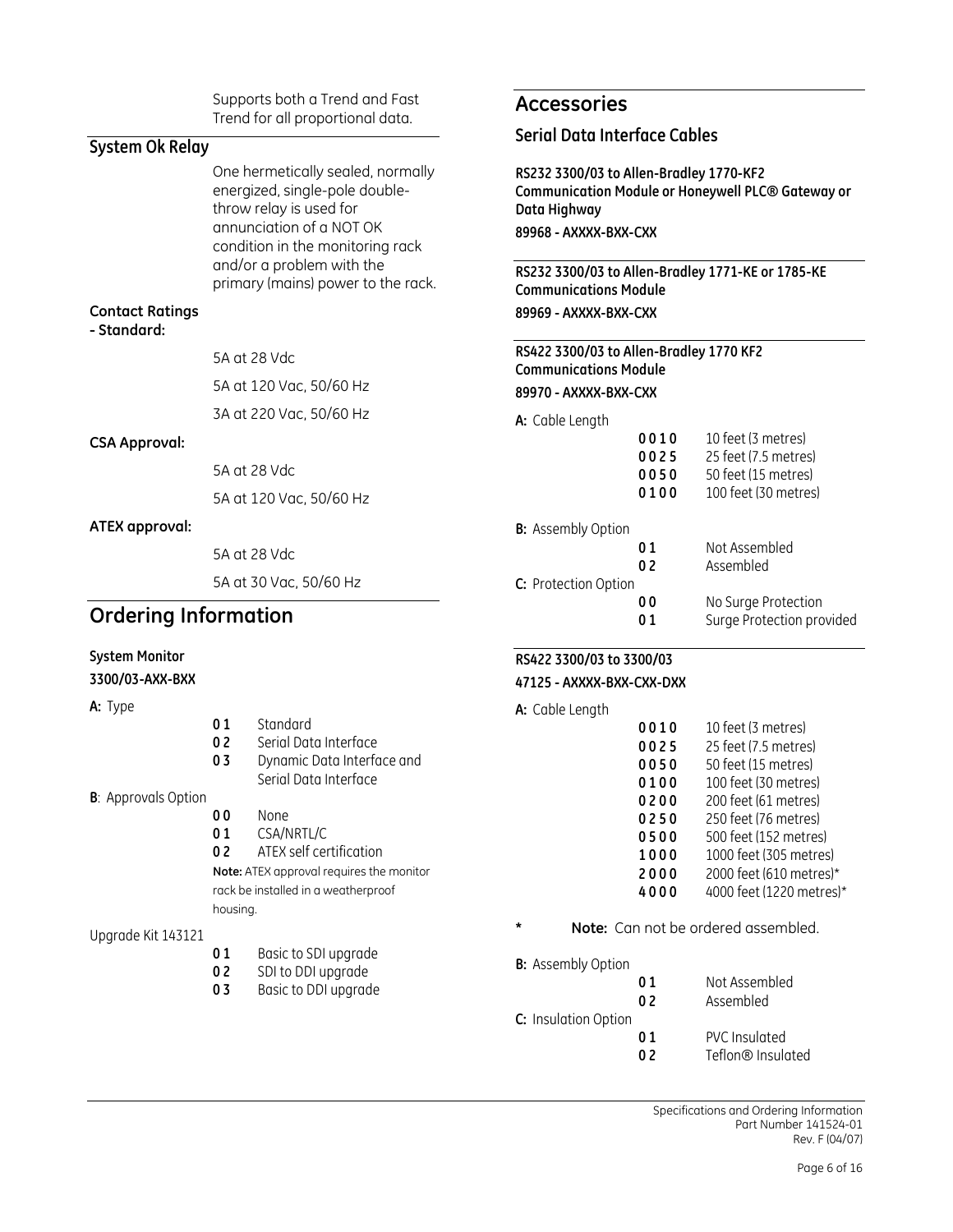#### D: Protection Option

00 No Surge Protection

01 Surge Protection provided

### RS422 3300/03 to 3300/01

(3300/01 electrically closest to host computer) 89966 - AXXXX-BXX-CXX

### RS422 3300/01 to 3300/03

(3300/03 electrically closest to host computer) 89967 - AXXXX -BXX-CXX

#### A: Cable Length

|                           | 0010 | 10 feet (3 metres)    |
|---------------------------|------|-----------------------|
|                           | 0025 | 25 feet (7.5 metres)  |
|                           | 0050 | 50 feet (15 metres)   |
|                           | 0100 | 100 feet (30 metres)  |
|                           | 0250 | 250 feet (76 metres)  |
|                           | 0500 | 500 feet (152 metres) |
| <b>B:</b> Assembly Option |      |                       |
|                           | 01   | Not Assembled         |
|                           | 02   | Assembled             |
|                           |      |                       |
| C: Surge Protection       |      |                       |
|                           |      | No Surge Protection   |

### 01 Surge Protection Provided

### Dynamic Data Interface Cables

### 3300/03 to Bently Nevada host (DM2000) computer; RS422

{9-pin female to 25-pin female}

### 132632 - AXXXX -BXX (PVC Insulation)

132633 - AXXXX -BXX (Teflon® Insulation)

#### A: Cable Length

|                           | 0010 | 10 feet (3 metres)    |
|---------------------------|------|-----------------------|
|                           | 0025 | 25 feet (7.5 metres)  |
|                           | 0050 | 50 feet (15 metres)   |
|                           | 0100 | 100 feet (30 metres)  |
|                           | 0250 | 250 feet (76 metres)  |
|                           | 0500 | 500 feet (152 metres) |
| <b>B:</b> Assembly Option |      |                       |
|                           | 01   | Not Assembled         |
|                           | በ 2  | Assembled             |
|                           |      |                       |

### 3300/03 to Bently Nevada host computer (IBM® compatible); RS232

89949 - AXXXX-BXX-CXX

### 3300/03 to Bently Nevada host computer (Compaq or Intel); RS232 89950 - AXXXX-BXX-CXX

| A: Cable Length           |      |                           |
|---------------------------|------|---------------------------|
|                           | 0010 | 10 feet (3 metres)        |
|                           | 0025 | 25 feet (7.5 metres)      |
|                           | 0050 | 50 feet (15 metres)       |
|                           | 0100 | 100 feet (30 metres)      |
| <b>B:</b> Assembly Option |      |                           |
|                           | 01   | Not Assembled             |
|                           | 02   | Assembled                 |
| C: Protection Option      |      |                           |
|                           | 00   | No Surge Protection       |
|                           | 01   | Surge Protection Provided |

### 3300/03 to Bently Nevada host (TDM2) computer; RS422

{9-pin female to 9-pin male}

### 103629 - AXXXX-BXX-CXX-DXX

| A: Cable Length             |      |                           |
|-----------------------------|------|---------------------------|
|                             | 0010 | 10 feet (3 metres)        |
|                             | 0025 | 25 feet (7.5 metres)      |
|                             | 0050 | 50 feet (15 metres)       |
|                             | 0100 | 100 feet (30 metres)      |
|                             | 0250 | 250 feet (76 metres)      |
|                             | 0500 | 500 feet (152 metres)     |
| <b>B:</b> Assembly Option   |      |                           |
|                             | 01   | Not Assembled             |
|                             | 02   | Assembled                 |
| C: Insulation Option        |      |                           |
|                             | 01   | PVC Insulated             |
|                             | 02   | Teflon® Insulated         |
| <b>D:</b> Protection Option |      |                           |
|                             | 00   | No Surge Protection       |
|                             | 01   | Surge Protection provided |

### Surge Protector Kit

(for existing installations, not required when surge protection option is specified with new cables).

### 109959-AXX

(Note: Each communication cable requires one device at each end of the cable).

A: Surge Protector Kit

01 TDM Comm Processor end of cables 81650 and 78205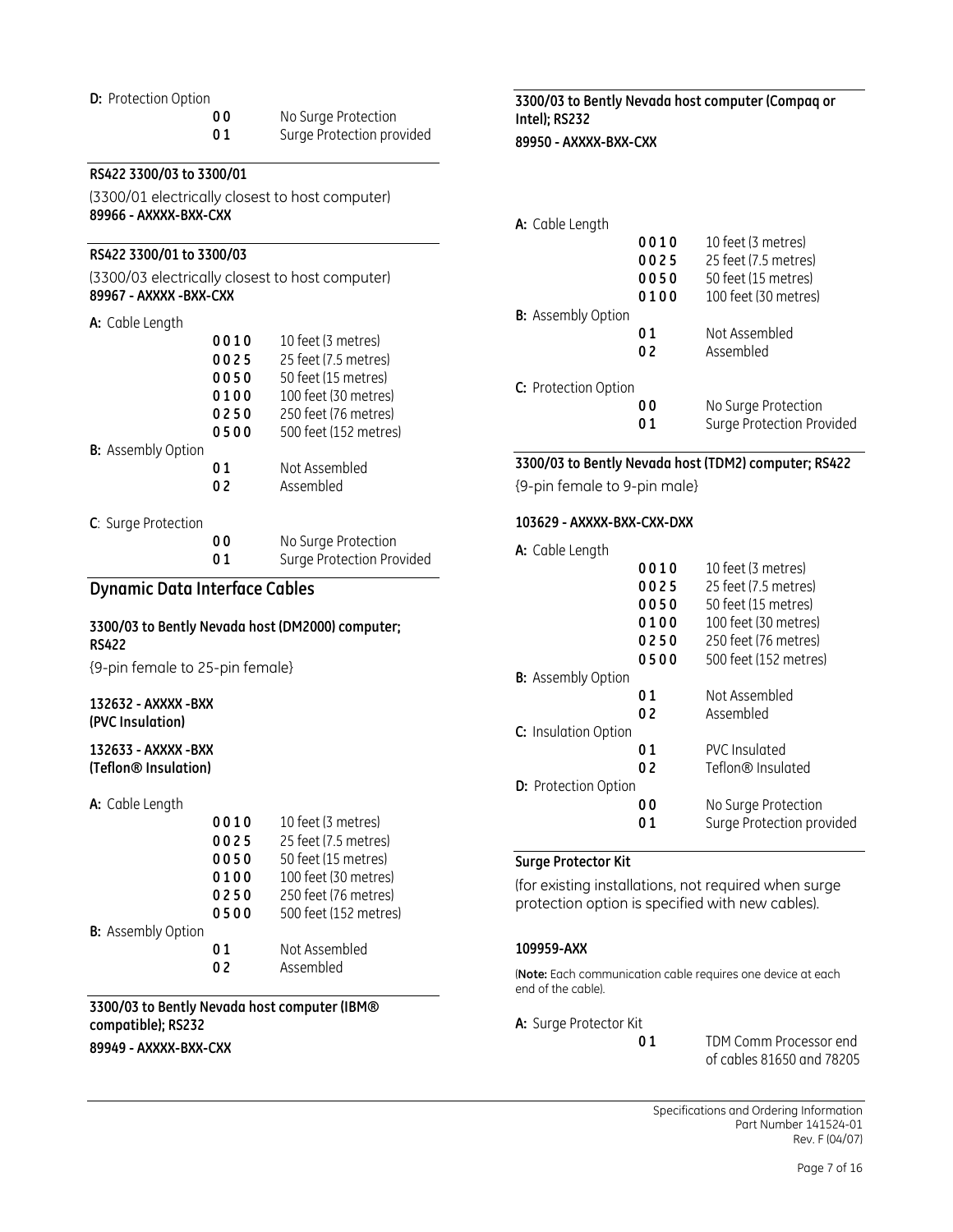- 02 Host Computer end of TDM cable 78205; both Host and Comm Processor end of DDI cable 89950; Comm Processor end of DDI cable 89949.
- 0 3 Host Computer end of TDM cable 81650 and DDI cable 89949.
- 0 4 Comm Processor end of cable 78206 (TDM Host to First Comm Processor), 103629 (TDM2 Host to first Comm Processor) and 132632 or 132633 (DM2000 Host to First Comm Processor); both ends of cable 47125 (DDM/PDM/ TDM Comm Processor to Comm Processor); 3300/03 rack end of cables 89966, 89967, and 89970.
- 05 Host Computer end of cable 78206 (TDM Host to First Comm Processor). 0 6 Host Computer end of cable 103629 (TDM2 Host to first Comm Processor).
- 07 ost Computer end of cables 132632 and 132633 (DM2000 Host to First Comm Processor)
- 08 llen-Bradley Communications Module end of cable 89969 (3300/03 to Allen-Bradley 1771-KE).
- 0 9 300/03 rack end of cables 89968 (3300/03 to Allen-Bradley 1770-KF2) and 89969 (3300/03 to Allen-Bradley 1771-KE).1 0 3300/01 rack end of cables 89966 (3300/03 to 3300/01) and, 89967 (3300/03 to 3300/01) and on AB Comm Module end of cable 89970 (3300/03 to Allen-Bradley Comm Module). 11 Allen-Bradley Communication Module

end of cable 89968 (3300/03 to Allen-Bradley

1770-KF2).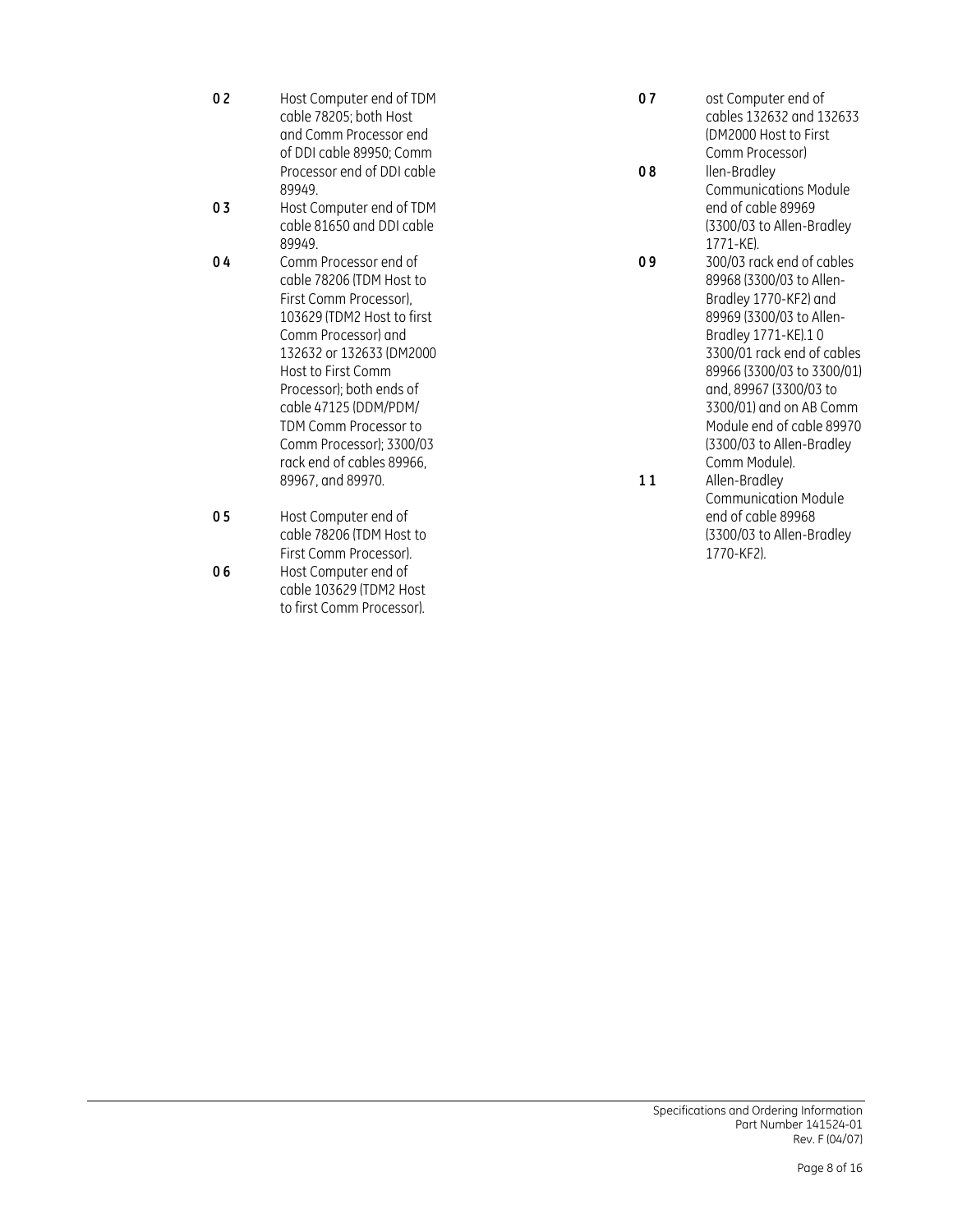# Field wiring diagrams

3300/03 System Monitor



Field wiring diagram for 3300/03 System Monitor (ac Power Supply without internal barriers)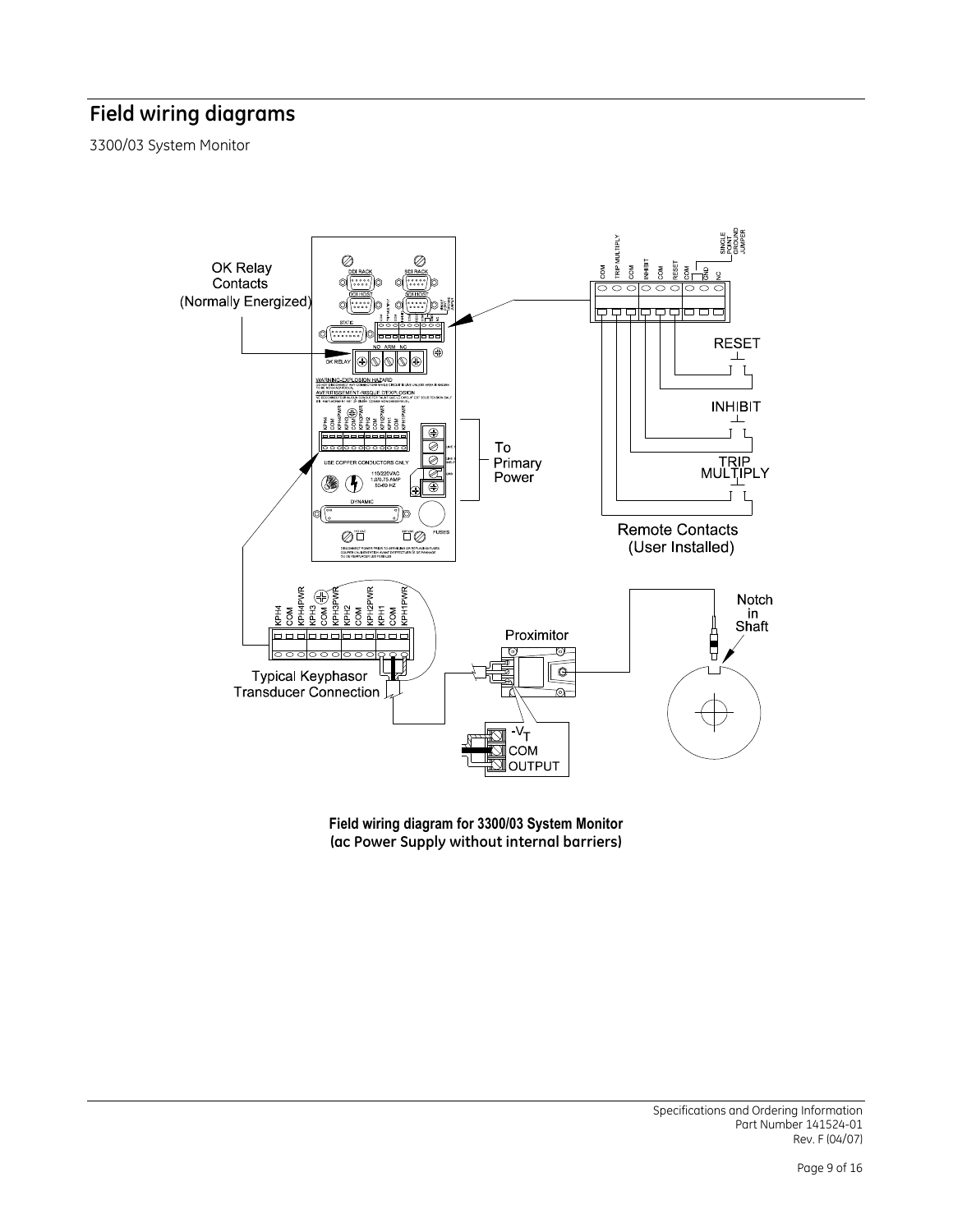# Cable details





 $J1-1$ 

**SHIELD** 



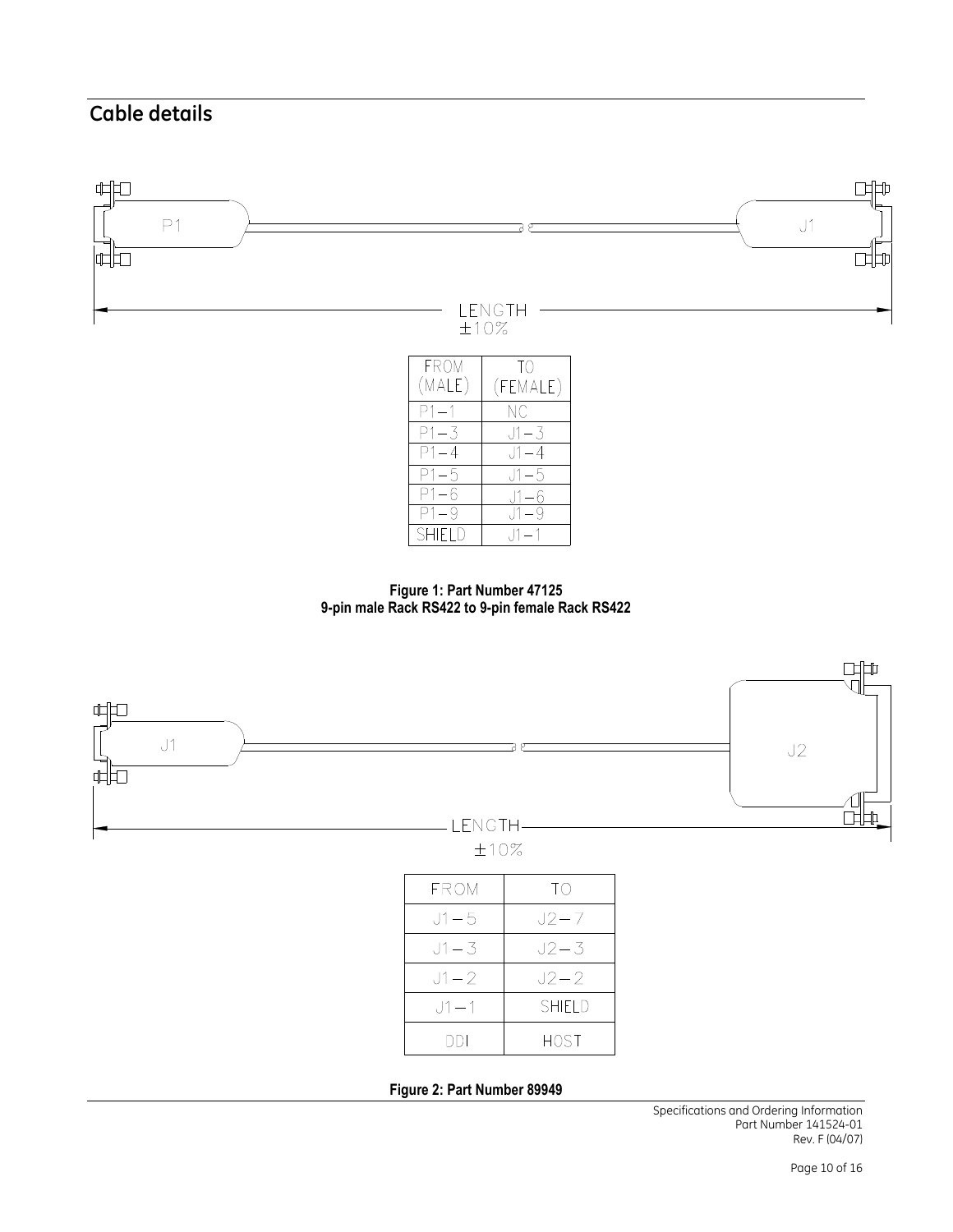### 9-pin female Rack RS232 to 25-pin female Computer RS232



| <b>FROM</b> | $\overline{1}()$ |
|-------------|------------------|
| J1 – 5      | J2–5             |
| $J1 - 2$    | $J2 - 3$         |
| J1 – 3      | J2–2             |
| $J1 - 1$    | SHIFI D          |
| DDI         | HOST             |

Figure 3: Part Number 89950 9-pin female Rack RS232 to 9-pin female Computer RS232



Figure 4: Part Number 89966 9-pin female RS422 Rack cable to 25-pin male RS422 Rack cable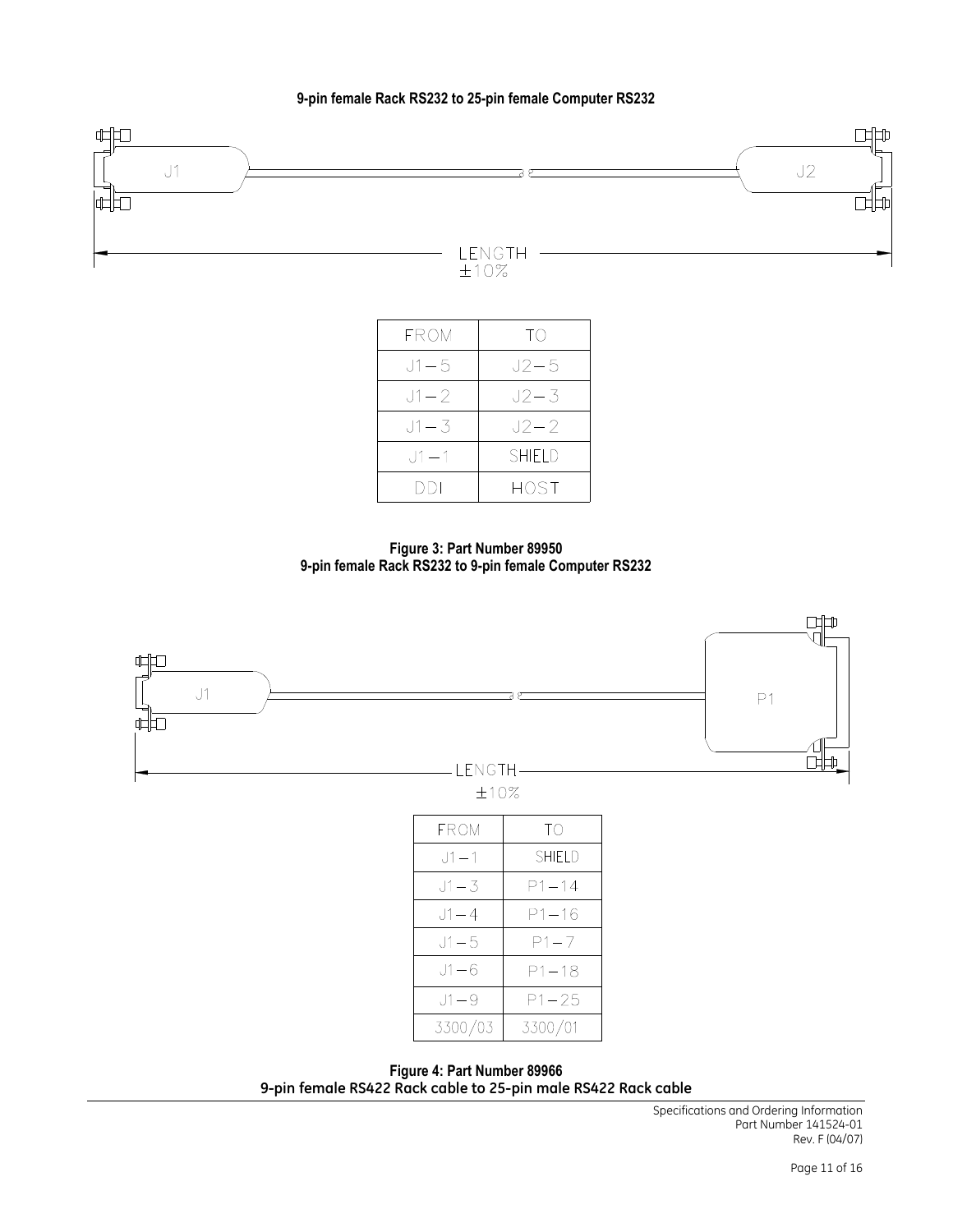

| FROM     | TΟ        |
|----------|-----------|
| P1 – 1   | SHIFI D   |
| P1—3     | $J1 - 14$ |
| $P1 - 4$ | J1–16     |
| $P1 - 5$ | $.11 - 7$ |
| P1-6     | J1–18     |
| $P1 - 9$ | J1 – 25   |
| 3300/03  | 3300/01   |

Figure 5: Part Number 89967 9-pin male RS422 Rack cable to 25-pin female RS422 Rack cable



| <b>FROM</b> | TΟ       |
|-------------|----------|
| $J1 - 1$    | SHIFI D  |
| $J1 - 2$    | $J2 - 2$ |
| $J1 - 3$    | $J2 - 3$ |
| $11 - 4$    | $J2 - 8$ |
| $J1 - 5$    | J2–7     |

| <b>FROM</b> | TΟ     |
|-------------|--------|
| J1 – 6      | J2–20  |
| $J1 - 7$    | J1 – 8 |
| $11 - 9$    | J1–6   |
| $J2 - 4$    | $J2-5$ |
| J2—6        | J2-8   |

J1 is 3300/03 System Monitor

J2 is Allen Bradley 1770-KF2 or Honeywell PLC Gateway

Figure 6: Part Number 89968 9-pin female RS232 Rack to 25-pin female RS232 cable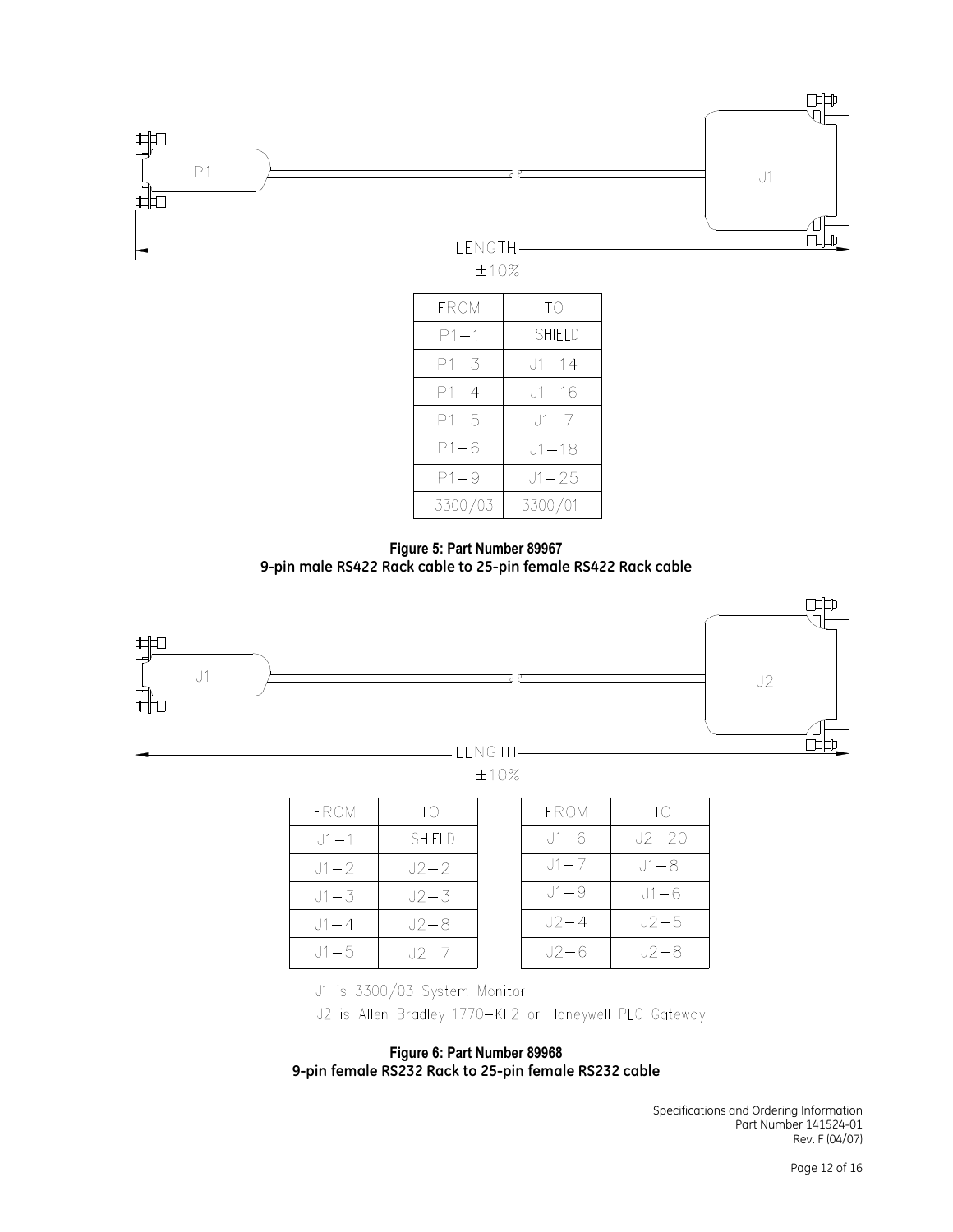

P1 is Allen Bradley 1771-KE or 1785-KE

J1 is 3300/03 System Monitor

Figure 7: Part Number 89969 15-pin male RS232 cable to 9-pin female RS232 Rack cable



| <b>FROM</b> | TΟ            |
|-------------|---------------|
| J2-1        | <b>SHIELD</b> |
| J2–4        | J2–5          |
| J2–6        | $J2 - 8$      |
| $J2 - 8$    | $J2 - 20$     |
| $J2 - 7$    | $.11 - 5$     |

| FROM      | TО         |
|-----------|------------|
| $J2 - 14$ | $11 - 4$   |
| J2–16     | $.11 - .3$ |
| J2-18     | $11 - 9$   |
| J2–25     | .J1 — 6    |
|           |            |

J1 is 3300/03 System Monitor J2 is Allen Bradley 1770-KF2

Figure 8: Part Number 89970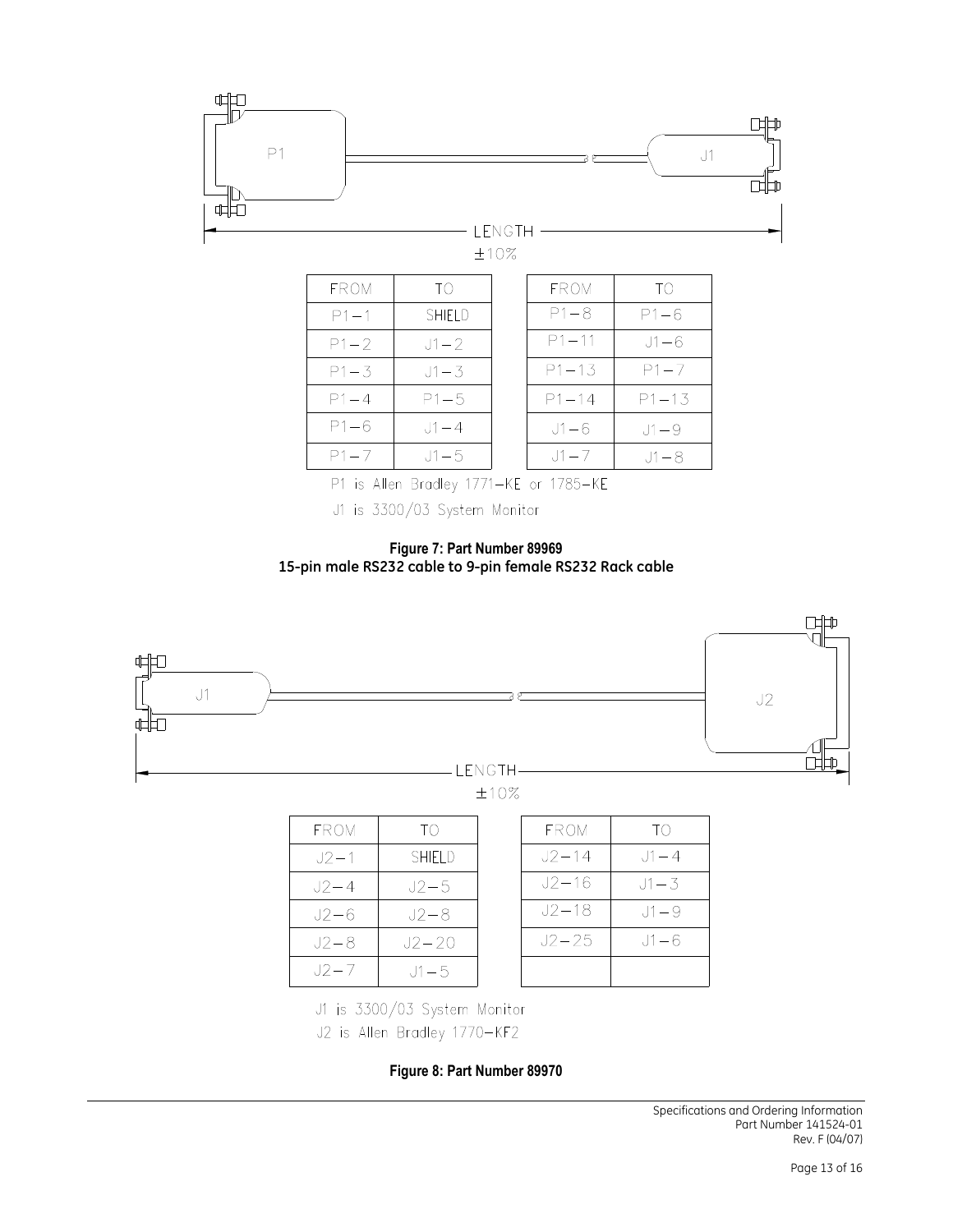### 9-pin female RS422 Rack to 25-pin female RS422 cable



P1 is Modem

Figure 9: Part Number 100058 25-pin male modem cable to 9-pin female cable



 $J1 - 6$ 

 $J1-9$ 

 $J1-1$ 

Figure 10: Part Number 103629 9-pin male (P1) RS422 TDM2 Host cable to 9-pin female (J1-3300/03) RS422 Rack cable

 $P1-6$ 

 $P1 - 7$ 

SHIELD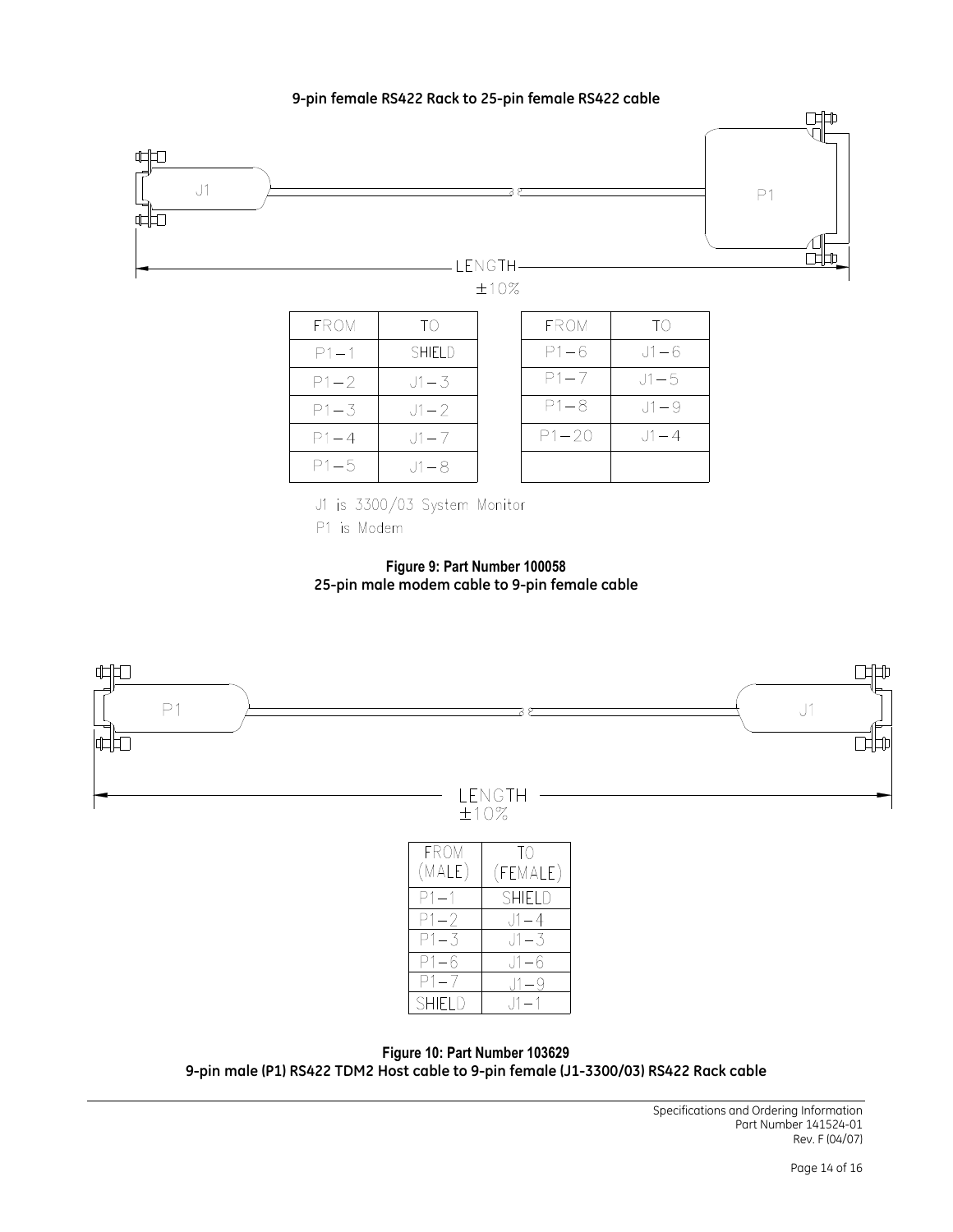

| FROM     | TO        |
|----------|-----------|
| $J1 - 3$ | $J2 - 16$ |
| J1 — 4   | J2–14     |
| $J1 - 5$ | J2–7      |
| $J1 - 6$ | J2–2      |
| $11 - 9$ | J2 – 3    |

J1 is 3300/03 System Monitor J2 is RS422 Host Computer

Figure 11: Part Number 132632/132633 9-pin female RS422 Rack cable to 25-pin female RS422 DM2000 Host cable



Figure 12: Part Number 109959 Surge Protector